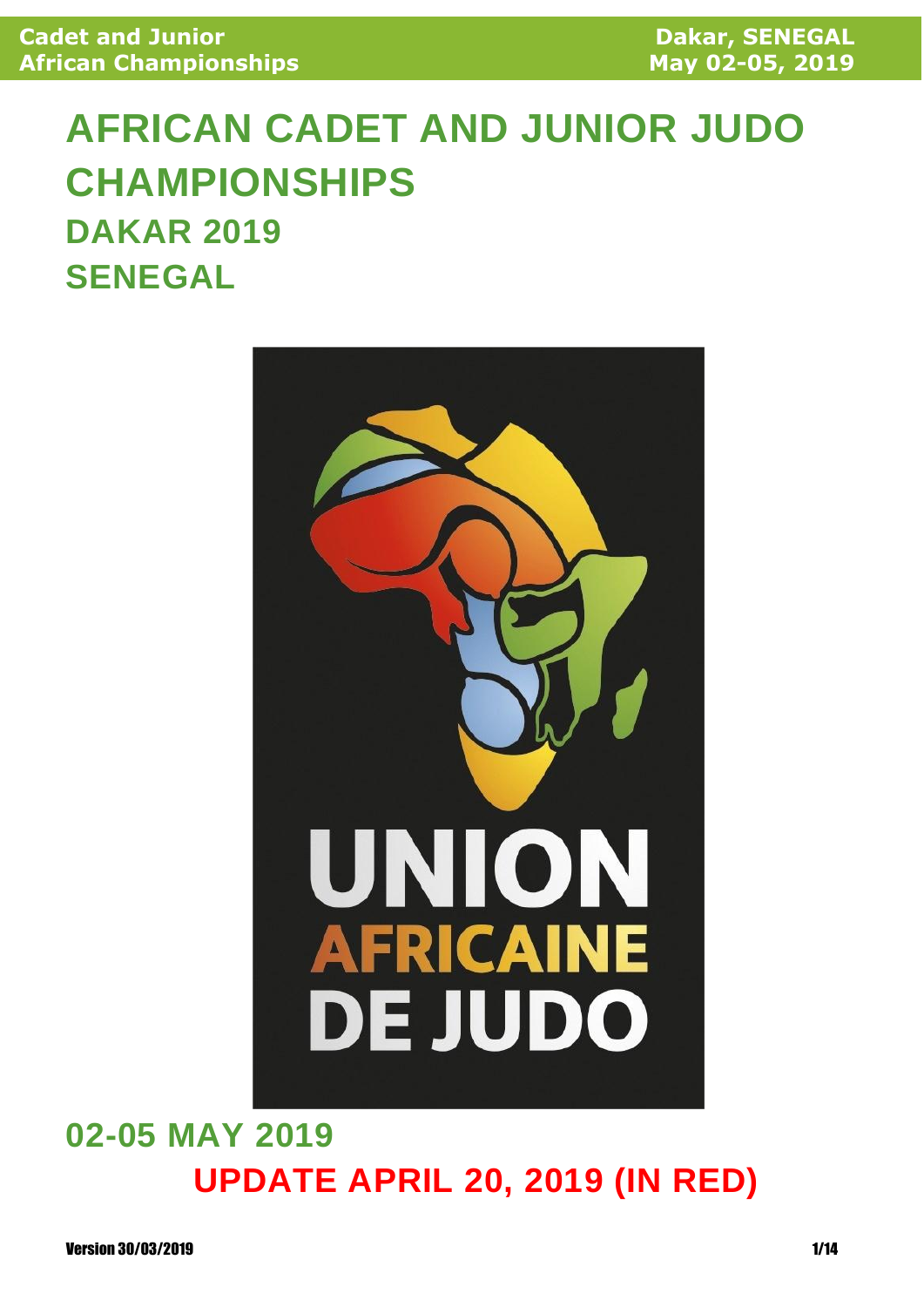### **PROGRAMME**

Attention: The schedule of the contests on Saturday and Sunday may be modified according to total number of entries and circumstances of competition.

| <b>Local time</b>                                                                                                                                       | <b>PROGRAM</b>                                                              | <b>Place</b>                                    |  |  |
|---------------------------------------------------------------------------------------------------------------------------------------------------------|-----------------------------------------------------------------------------|-------------------------------------------------|--|--|
| Tuesday, April 30th                                                                                                                                     |                                                                             |                                                 |  |  |
| $18:00 - 22:00$                                                                                                                                         | Accreditation, Organiser financials                                         | <b>Hotel Les</b><br><b>Bougainvilliers Saly</b> |  |  |
|                                                                                                                                                         | <b>Wednesday, May 1st</b>                                                   |                                                 |  |  |
| $10:00 - 13:00$                                                                                                                                         | Accreditation, Organiser financials, Media Accreditation                    | <b>Hotel Les</b><br><b>Bougainvilliers Saly</b> |  |  |
| 10:00-12:00                                                                                                                                             | Referee examination                                                         | <b>Hotel Les</b><br><b>Bougainvilliers Saly</b> |  |  |
| 16:00                                                                                                                                                   | Draw (Individual Categories)                                                | <b>The Rhino Resort</b>                         |  |  |
|                                                                                                                                                         | Press Conference                                                            | <b>Saly</b>                                     |  |  |
| 17:00-18:30                                                                                                                                             | Meeting of the referees                                                     | <b>Hotel Les</b><br><b>Bougainvilliers Saly</b> |  |  |
| $18:30 - 19:00$                                                                                                                                         | Unofficial weigh-in                                                         | <b>Hotel Les</b>                                |  |  |
|                                                                                                                                                         | Official weigh-in Cadets                                                    | <b>Bougainvilliers Saly</b>                     |  |  |
| $19:00 - 19:30$                                                                                                                                         | W: $-40, -44, -48 -52, -57, -63, -70, +70$                                  |                                                 |  |  |
|                                                                                                                                                         | M: $-50$ , $-55$ , $-60$ $-66$ , $-73$ $-81$ , $-90$ , $+90$                |                                                 |  |  |
|                                                                                                                                                         | Thursday, May 2 <sup>nd</sup> Competition Day 1 - Cadet Individual          |                                                 |  |  |
|                                                                                                                                                         | Women: -40, -44, -48 -52, -57, -63, -70, +70kg                              |                                                 |  |  |
|                                                                                                                                                         | Men: -50, -55, -60 -66, -73- 81, -90, +90kg                                 |                                                 |  |  |
| 9:00                                                                                                                                                    | Elimination rounds                                                          | Dakar ARENA                                     |  |  |
| 16:00                                                                                                                                                   | Championshipsing Ceremony                                                   | Diamniadio                                      |  |  |
| 16:30                                                                                                                                                   | Final Block                                                                 |                                                 |  |  |
| $18:30 - 19:00$                                                                                                                                         | Draw (Mixed Teams)                                                          | Hotel Les                                       |  |  |
|                                                                                                                                                         | Unofficial weigh-in                                                         | <b>Bougainvilliers Saly</b>                     |  |  |
| $19:00 - 19:30$                                                                                                                                         | Official weigh-in Cadet Teams<br>Girls -48 kg, -52 kg, -57kg -63 kg, +63 kg |                                                 |  |  |
|                                                                                                                                                         | Boys -60 kg, -66 kg, -71kg, -81 kg, +81 kg                                  |                                                 |  |  |
| <b>Competition Day 2 - Cadet Teams</b><br><b>Friday, May 3rd</b>                                                                                        |                                                                             |                                                 |  |  |
| <b>Team Competitions Cadets</b><br><b>Weight Categories</b><br>Girls -48 kg, -52 kg, -57kg -63 kg, +63 kg<br>Boys -60 kg, -66 kg, -71kg, -81 kg, +81 kg |                                                                             |                                                 |  |  |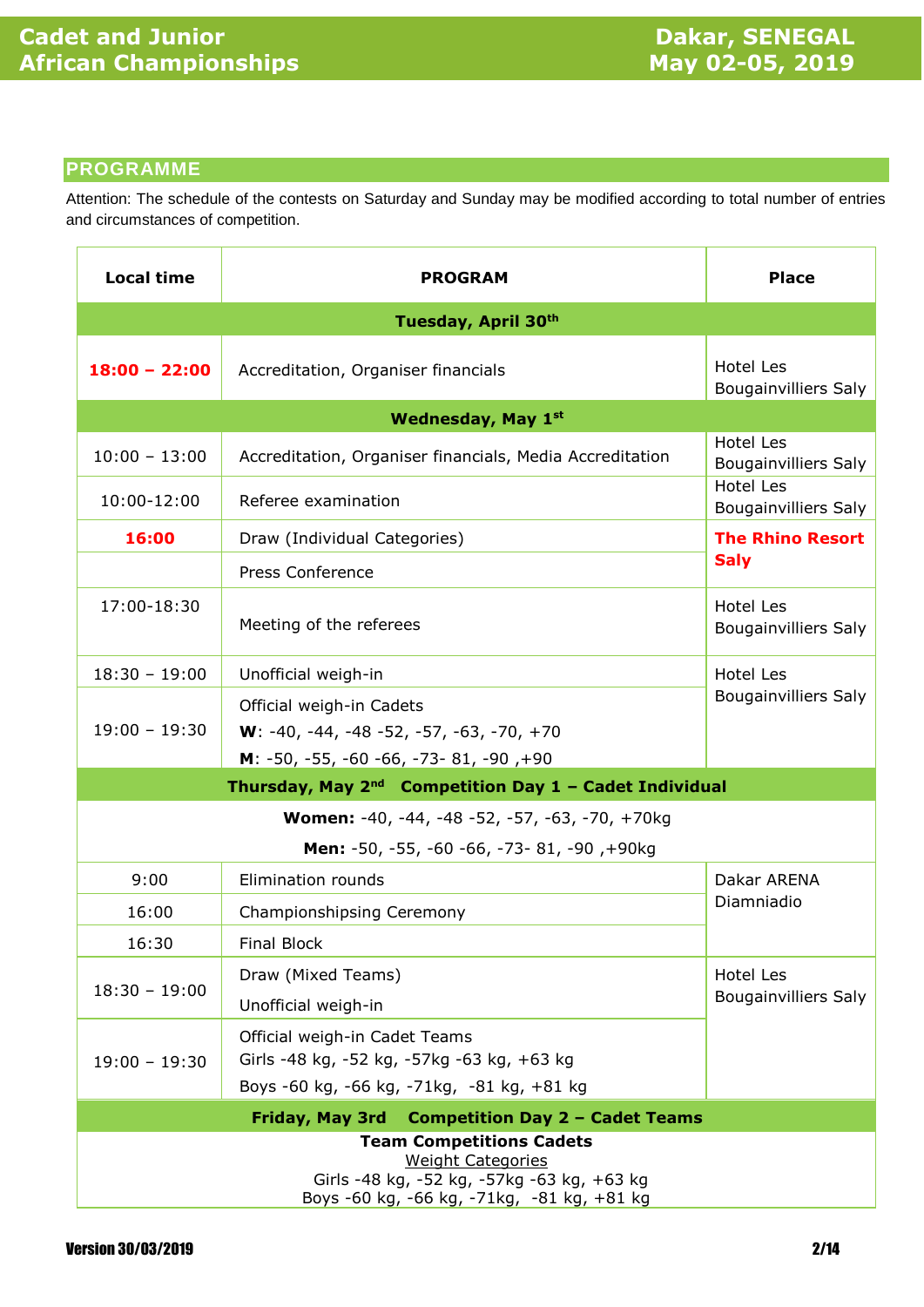## **Cadet and Junior Cadet and Junior Cadet and Junior Cadet African Championships**<br> **Cadet and Junior Championships**<br> **Dakar, SENEGAL**<br>
May 02-05, 2019 **African Championships**

| 10:00           | Elimination rounds, Repechage, SF                                                                                                               | Dakar ARENA<br>Diamniadio                       |  |  |
|-----------------|-------------------------------------------------------------------------------------------------------------------------------------------------|-------------------------------------------------|--|--|
| 16:00           | <b>Final Block</b>                                                                                                                              |                                                 |  |  |
| $18:30 - 19:00$ | Unofficial weigh-in                                                                                                                             | <b>Hotel Les</b><br><b>Bougainvilliers Saly</b> |  |  |
|                 | Official weigh-in Juniors                                                                                                                       |                                                 |  |  |
| $19:00 - 19:30$ | Women: -48 -52, -57, -63, -70, -78, +78kg                                                                                                       |                                                 |  |  |
|                 | Men: $-60, -66, -73, -81, -90, -100, +100$ kg                                                                                                   |                                                 |  |  |
|                 | Saturday, May 4th Competition Day 3 - Junior Individual                                                                                         |                                                 |  |  |
|                 | Women: -48 -52, -57, -63, -70, -78, +78kg                                                                                                       |                                                 |  |  |
|                 | Men: -60, -66, -73, - 81, -90 -100, +100kg                                                                                                      |                                                 |  |  |
| 9:00            | Elimination rounds                                                                                                                              | Dakar ARENA                                     |  |  |
| 16:00           | <b>Final Block</b>                                                                                                                              | Diamniadio                                      |  |  |
|                 | Draw (Team Competition)                                                                                                                         | Hotel Les                                       |  |  |
| $18:30 - 19:00$ | Unofficial weigh-in Teams                                                                                                                       | <b>Bougainvilliers Saly</b>                     |  |  |
|                 | Official weigh-in Teams                                                                                                                         |                                                 |  |  |
| $19:00 - 19:30$ | Women -52, -57 kg, 63kg, -70 kg, +70 kg<br>Men -66kg, -73kg, -81kg, -90kg, +90kg                                                                |                                                 |  |  |
|                 | Sunday, May $5th$ Competition Day 4 - Junior Teams                                                                                              |                                                 |  |  |
|                 | <b>Team Competitions Junior</b><br><b>Weight Categories</b><br>Women -52, -57 kg, 63kg, -70 kg, +70 kg<br>Men -66kg, -73kg, -81kg, -90kg, +90kg |                                                 |  |  |
| 10:00           | Elimination rounds, Repechage, SF                                                                                                               | Dakar ARENA                                     |  |  |
| 16:00           | <b>Final Block</b>                                                                                                                              | Diamniadio                                      |  |  |
| Monday, May 6th |                                                                                                                                                 |                                                 |  |  |
| all day         | Departure of the delegations                                                                                                                    | Official hotels                                 |  |  |

**Attention: The program is provisional. The schedule of the contests may be modified according to the total number of entries or TV requirements.**

## **COMPETITION PLACE**

### **Sport Hall: Dakar ARENA Diamniadio**

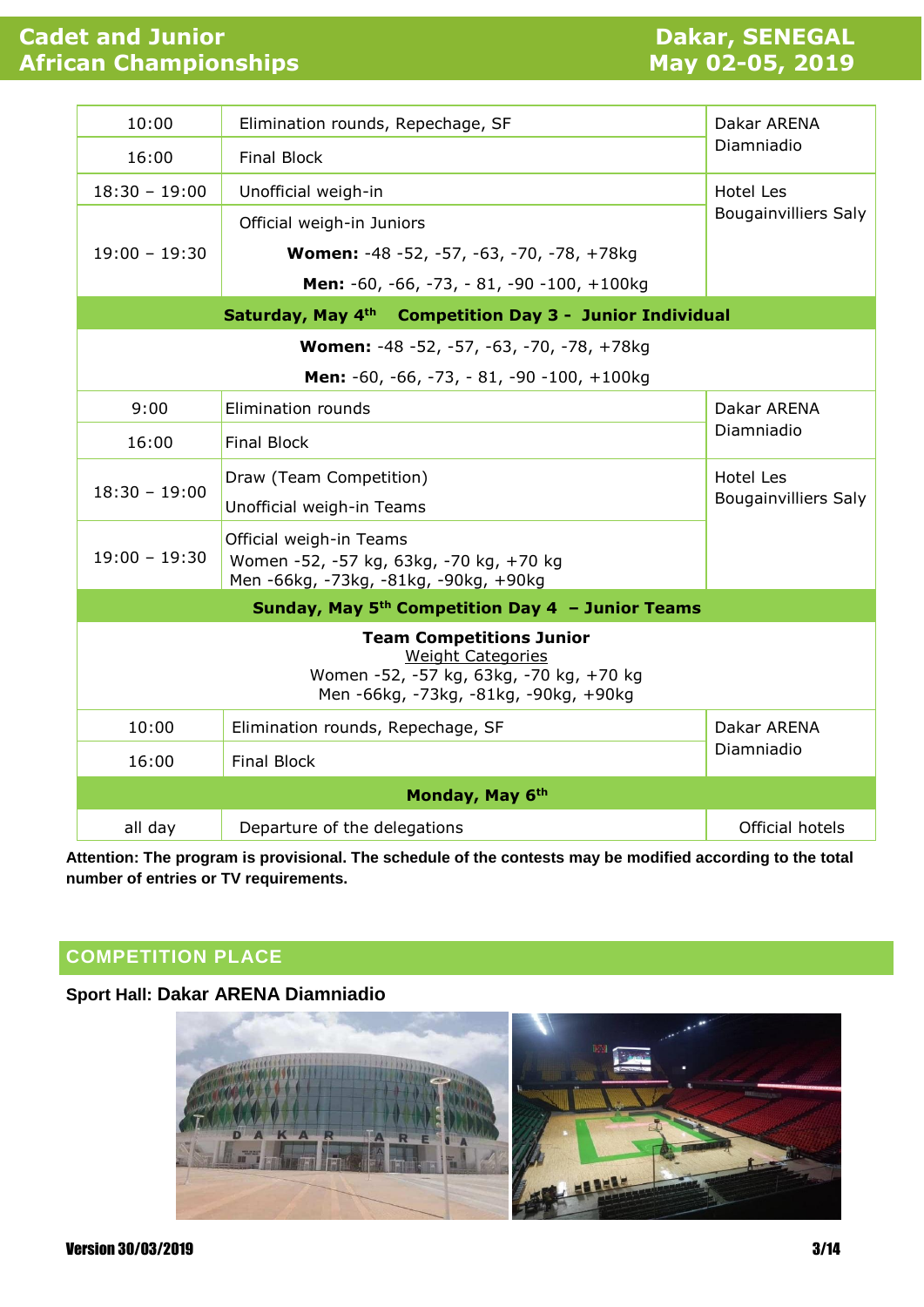### **ORGANISER**

**FEDERATION NAME: FEDERATION SENEGALASIE DE JUDO ET DISCILPLINES ASSOCIEES – FSJDA** 

**Federation Address: 152, Rue Moussé DIOP – Dakar (SENEGAL)**

**Tel: +221 77 834 05 05 / +221 77 655 08 03**

**Website: [www.senegal-judo.com](http://www.senegal-judo.com/)**

**Email: [contact@senegal-judo.com](mailto:contact@senegal-judo.com)**

**Emergency Contacts: Tel: +221 77 655 08 03**

### **PARTICIPATION**

#### **NATIONALITY**

These African Championships are open for all Member Federations of the African Judo Union (AJU). The competitors must be of the same nationality as the country, which enters them. Competitors who have double nationality can only represent 1 country.

**After having represented a country in the Olympic Games, in continental or regional games or in world or regional Championships, recognised by the AJU, she/he may not represent another country unless she/he meets the following conditions:** When a competitor wants to change nationality, she/he must wait 3 years before she/he can represent the new country, unless the two countries concerned (the old country and the new country) agree to authorize the change of nationality and this is approved by IJF (see IJF SOR, chapter 1.9).**Important: Entry for the new country is only possible after approval of IJF!**

#### **AGE**

Cadets - Athletes must be 15, 16 & 17 years old (Born 2004, 2003 & 2002)

Juniors – Athletes must be under 21, age 15 to 20 (Born 1999 – 2004) years.

### **INSCRIPTION**

#### **JUDOBASE REGISTRATION**

All participants and delegates must be in possession of an IJF ID Card and registered for this event in the IJF Registration System (**JUDOBASE**):<https://admin.judobase.org/> by **April 18th 2019**

After the deadline further registrations (late entries, replacements) are exclusively handled during accreditation according to the following rules:

|                                                           | <b>NO IJF Official ID Card</b>       | <b>Late entry</b>     | <b>Replacement</b><br>JF Official ID Card: YEUF Official ID Card: YES |
|-----------------------------------------------------------|--------------------------------------|-----------------------|-----------------------------------------------------------------------|
| <b>Athletes</b>                                           | • ENTRY NOT<br><b>POSSIBLE</b>       | letter + $30\epsilon$ | letter + $0 \in$                                                      |
| <b>Other delegates (Head of</b><br>delegation, Coaches, ) | • REPLACEMENT NOT<br><b>POSSIBLE</b> | letter + $30 \in$     | letter + $0 \in$                                                      |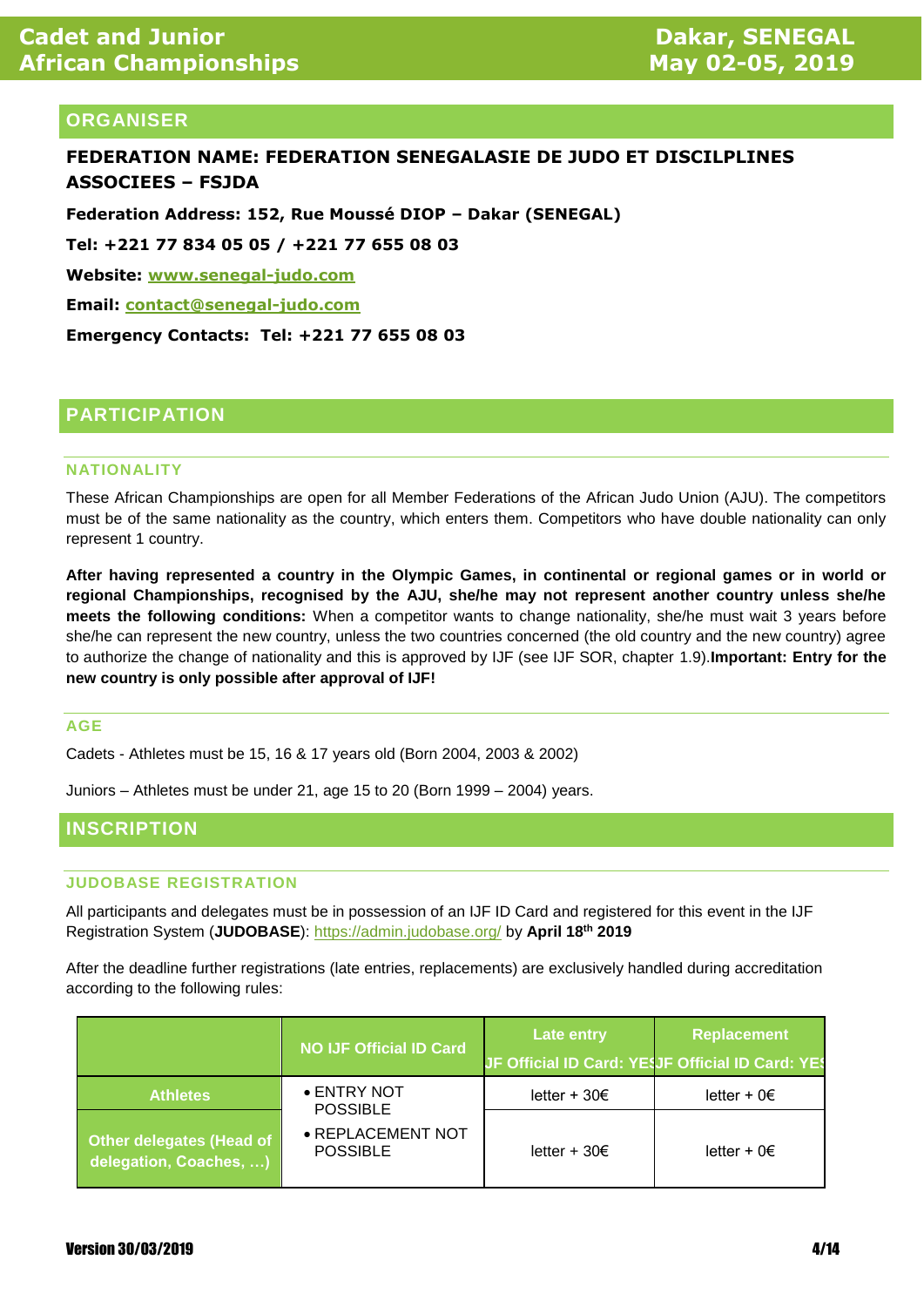#### **Please note:**

- After the inscription deadline, replacements or additions can only be made on spot during accreditation, presenting a signed and stamped permission letter of the National Federation.
- Persons, who are banned by their Federation, cannot be entered as late entry or replacement.
- Persons without IJF ID Card can only be entered on spot, if IJF ID Card will be ordered until end of Accreditation.
- Above mentioned penalties have to be paid in cash on spot.

### **ENTRY FEE**

#### **INDIVIDUAL**

The federations must pay an entry fee of **50 Dollars** per participating competitor (according to their numerical entry) on the day of accreditation to the AJU.

#### **TEAM**

There is no inscription fee for teams to participate in the team event.

| <b>DEADLINES</b>                                   |                        |  |
|----------------------------------------------------|------------------------|--|
| Numerical Inscription & Team Inscription (Form 1): | <b>March 31th 2019</b> |  |
| <b>Payment entry fee:</b>                          | April 10th 2019        |  |
| Visa Application (Form 6):                         | April 10th 2019        |  |
| Hotel Reservation (Form 3) & Payment:              | April 10th 2019        |  |
| Travel details (Form 4):                           | April 20th 2019        |  |
| <b>JUDOBASE Registration:</b>                      | April 26th 2019        |  |

### **ACCREDITATION**

The times and place for check-in and accreditation are specified in the program. Federations must arrive and check-in within the time limits provided. A maximum of 2 representatives per National Federation are allowed in the accreditation room.

#### **ACCREDITATION**

A list of all the inscribed competitors is generated by the JUDOBASE system, which is confirmed by the head of delegation that it is the final list, with the correct names, the correct categories and the correct IJF World Ranking List positions. The list of entries is confirmed with the AJU official. No inscription will be accepted after the end of the nation control.

#### **CONTROL OF NATIONALITY**

Each competitor's **PASSPORT** or copy of the passport (in case the competitors are still travelling) or official identification document with photo will be requested by the AJU official to check nationality and age of the competitors. The competitors must not be present at the nationality control.

#### **FINANCES AJU**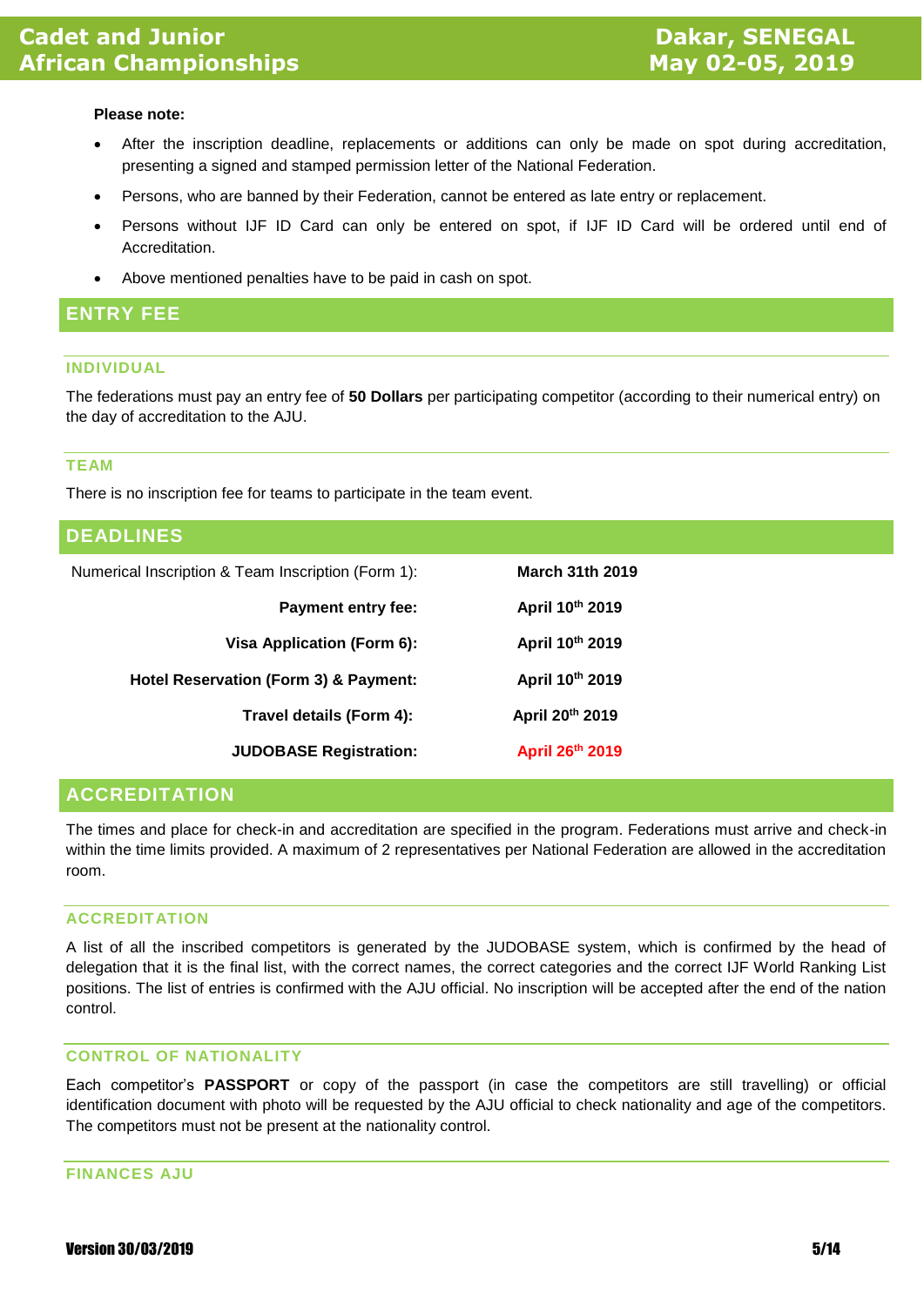The federations must be in order with the annual fee and other financial obligations to the AJU. The entry fee per competitor must be paid to the AJU. In order to take part at the competition the national federation must have fulfilled the necessary payments to the organizer and the AJU.

In case there was overpayment, or athletes did not arrive for valid reasons, AJU Treasury shall transfer this difference to the Federation's account.

#### **ORGANIZER FINANCES**

The Organiser checks that all payments for hotel accommodation have been settled. Any pending invoices with the organiser should be settled here. The delegations' departure date, time, number of people and travel details are also confirmed at this stage. A contact name and number for each delegation should be given. Delegations which have their financials settled beforehand may use the fast lane.

#### **FLAG AND ANTHEM CONTROL**

The head of delegation confirms the flag and the anthem which will be used for the medal ceremony.

Accreditation cards are handed over to teams after finishing the whole accreditation process. The AJU accreditation cards for the African Championships must be presented at the official weigh-in and before each contest.

#### **DURATION OF CONTEST**

Duration women's contests: **4 minutes** and **Golden Score without time limit**.

Duration men's contests: 4 **minutes** and **Golden Score without time limit**.

### **TECHNICAL INFORMATION – INDIVIDUAL EVENT**

#### **COMPOSITION OF DELEGATION**

Each delegation may enter a maximum of 9 athletes in total for men and 9 athletes in total for women. In each weight category of men or women a maximum of 2 athletes can be entered. The maximum number of athletes per delegation is 18.

#### **COMPETITION FORMULA**

The Competition will be held using **Quarter Final Repechage System**.

#### **WEIGHT CATEGORIES**

#### **Cadet:**

*Women*: -40, -44, -48 -52, -57, -63, -70, +70kg

*Men*: -50, -55, -60 -66, -73- 81, -90, +90kg

#### **Junior**

**Women**: -48 -52, -57, -63, -70, -78, +78kg

**Men**:-60, -66, -73, - 81, -90 -100, +100kg

#### **WEIGH-IN**

The official weigh-in takes place the day before the competition for the category concerned. The official scales are available the whole day for unofficial weight control.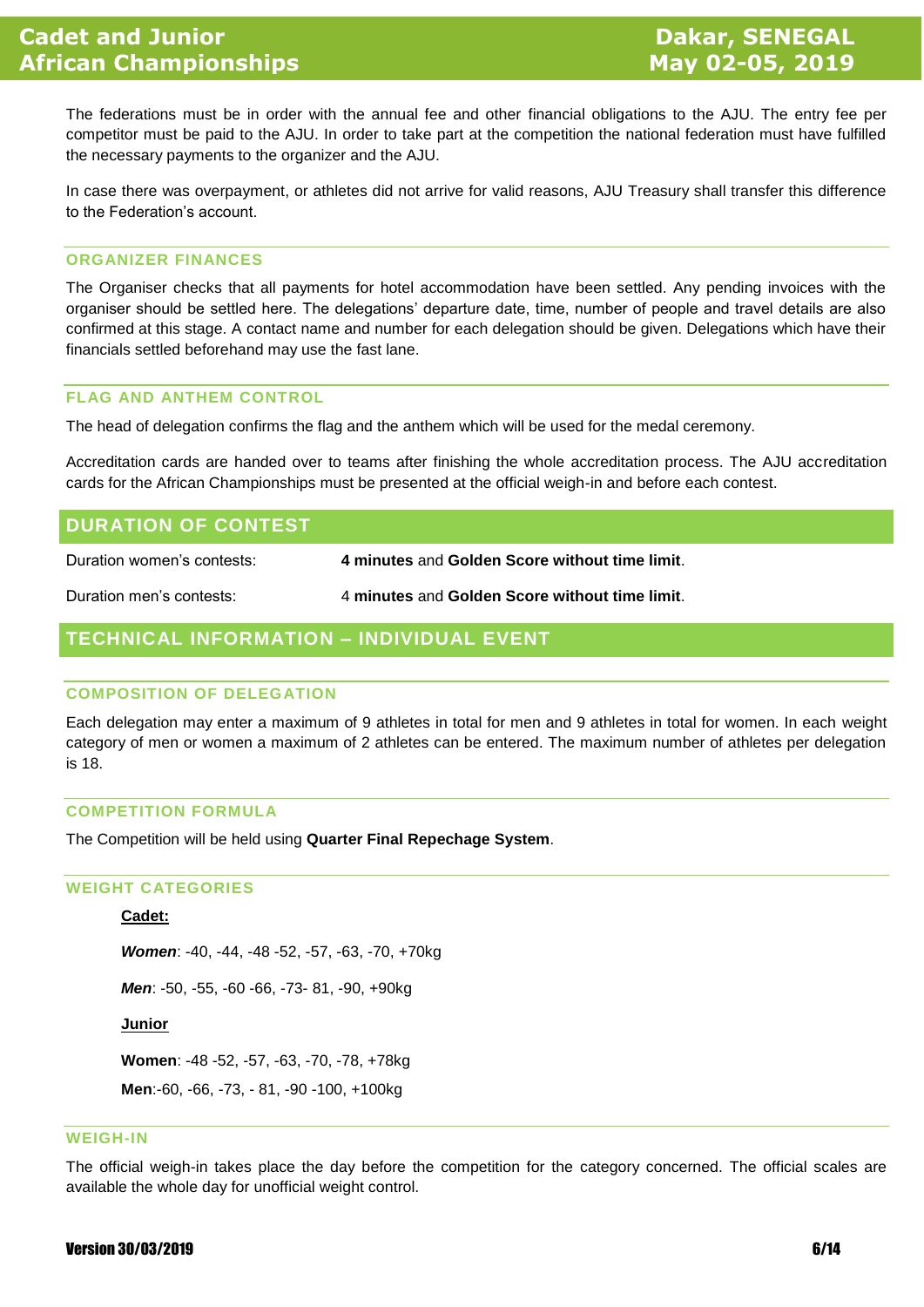Exact times and place for weigh-in can be found in the program. The weight of the competitors has to fall within the category in which they are enrolled.

The competitors…

- presenting themselves after the closing of the weigh-in, cannot participate at the competition.
- can present themselves only one time on the scales during the official weigh-in.
- must present their **AJU Accreditation and Passport** or an official identification document with photo at the official weigh-in.

**Random weight checks** with the same rules as the official weigh-in can be organized before the first fights in the morning of the competition. The weight of the athlete cannot be more than 5% higher (without Judogi) than the official maximum weight limit of the category.

#### **DRAW**

The draw will take place before the first day of contests after the accreditation. Time and place are stated in the program.

The top eight (8) among the entered competitors in each weight category will be seeded according to the current IJF World Ranking List.

Before the draw the lists of each category are hung in the corridor outside the draw room. Each Head of Delegation is responsible to check that all inscribed competitors are on these lists and that they are under the right category and with the correct IJF World Ranking List position. No corrections can be made after the draw.

**At least one delegate from each participating National Federation must attend the draw**. After the completion of the draw, two sets of the draw lists will be provided to each delegation.

#### **AWARDS**

The organizer shall provide a certificate of participation for each competitor (given to head of delegation) and medals, flowers and diplomas, given at the medal ceremony:

- o First place: Gold medal, flowers and diploma
- o Second place: Silver medal, flowers and diploma
- o Two Third places: Bronze medals, flowers and diplomas

#### **ANTI-DOPING**

The anti-doping control will be conducted according to the AJU Medical Handbook and include in each category the winner of the category plus one of the three other medal winners.

The competitors have to report to the Doping Control Station not later than 60 min after signed Notification form, in writing by the Physician mandated by the AJU, must follow the indications leading them to the check station. In that period of 60 minutes, the athletes are allowed to take part in the awarding ceremony and to fill their press commitments.

They will be constantly accompanied by an official chaperone from the organization from the time they receive their notice until they reach the Doping Control Station. A person of their choice (team doctor, coach, trainer, head of delegation...) may accompany them. The draw is made during the competition before the start of the finals block.

### **TECHNICAL DETAILS – TEAM EVENT**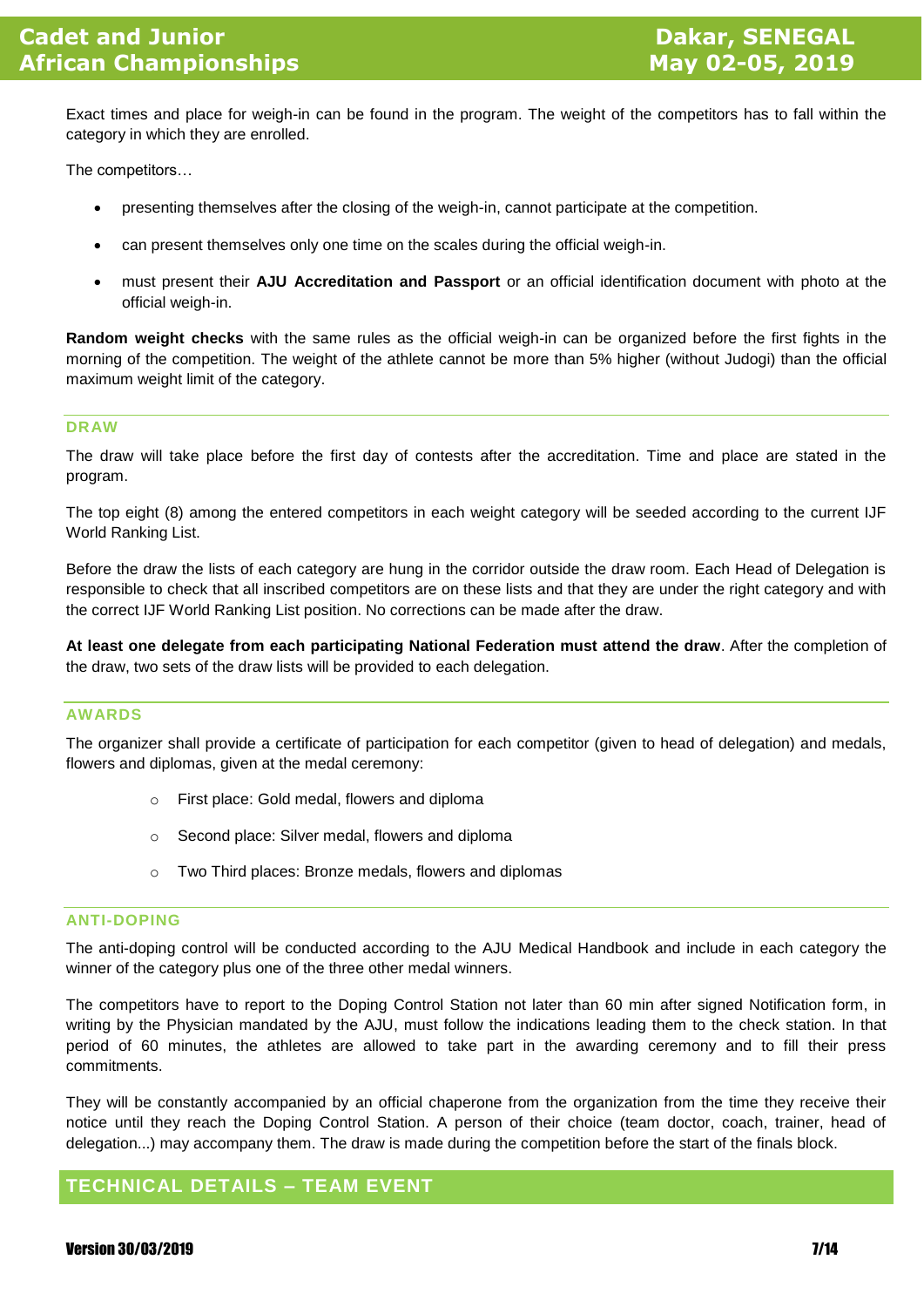#### **COMPOSITION OF TEAMS**

Each team will consist of up to 8 (eight) athletes and has the possibility to have up to 8 (eight) reserves. A team must consist of a minimum of 5 (five) athletes.

Each National Federations can inscribe 1 (one) team.

Before each match the team leader must present to the Sport Director the team lineup and they have the right to replace one or several athletes by other(s) athletes of the corresponding weight category or of the next lower category.

All competitors presented for the team match at the official bow on the tatami must compete. If one competitor does not compete in their contest the team will lose by disqualification!

If one team does not arrive for a match, the other team will be declared the winner by 8-0.

#### **WEIGHT CATEGORIES**

#### **Mixed Team Competitions**

#### **CADET**

**Cadet Girls** 48, -52, -57, -63, +63kg **Cadet Boys** - 60, -66, -73, -81, +81 kg

Athletes have to compete in their inscribe mixed team weights and cannot be moved up to another category

#### **JUNIOR**

**Junior Women:** -52, -57, -63, -70, +70 kg

**Junior Men: :-**66, -73, -81, -90, +90 kg

The team contests will be fought from lightweight to heavyweight starting with one category of women followed by a men's category and so on. Each athlete is entitled to fight in his/her own weight category or in the next higher category.

During the contest the non-competing athletes must stay within a marked area on the FOP behind the coaches' chair. Reserve athletes must not enter the Field of Play.

#### **COMPETITION FORMULA**

The Competition will be held using **Quarter Final Repechage System**.

#### **WEIGH-IN**

The official weigh-in takes place on Thursday and **Saturday** (for time and place see program). The official scales are available the whole day for unofficial weight control.

For those competitors that have **NOT** competed in the individual competitions, weight must be within the weight limit of their category. Those competitors that have competed in the individual competition will be permitted a 2kg tolerance.

The competitors inscribed in team categories **Women +70kg, Men and +90 kg competing in individual events** will **NOT** be required for the official weigh-in for team competition Saturday evening.

#### **DRAW**

The draw will take place before the final block on **Saturday** (for time and place see program).

#### **At least one delegate from each participating National Federation must attend the draw**.

The four medal winners from the previous year's Team African Championships will be seeded.

#### Version 30/03/2019 8/14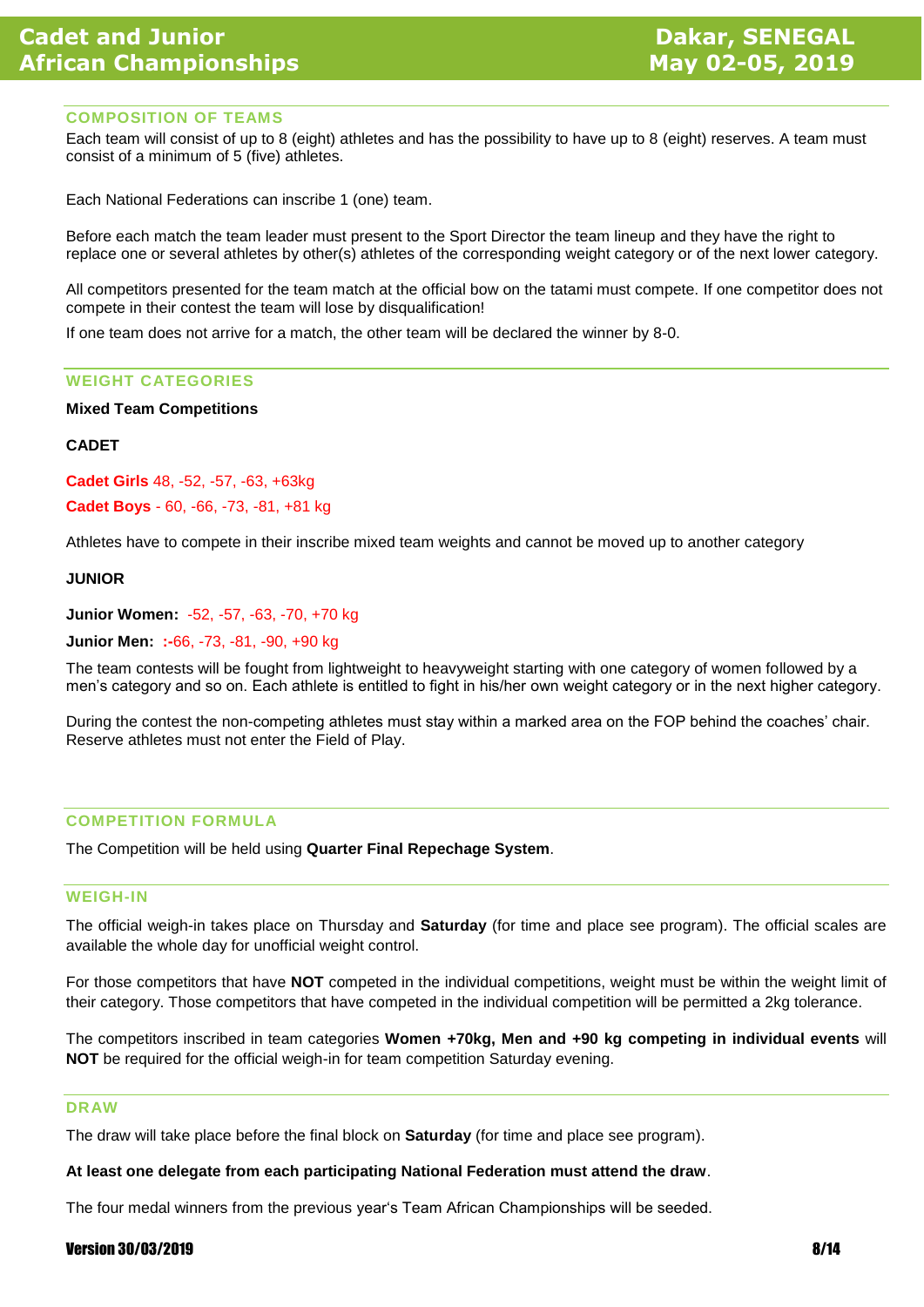Up to four (4) teams will be seeded in men and in women competitions.

#### **CONFIRMATION OF TEAM LIST**

Final confirmation of the team list will be done on **Saturday** during the announced time in the competition hall. The Team official must sign the final list.

In case of injury during the competition in individual weight categories contested on Saturday, replacement for the injured athlete will be accepted before the weigh in for teams on Saturday evening.

#### **LINE-UP OF TEAMS**

Before each round the team leader must present the line-up of the team to the Sport Director. At each round he/she has the right to replace one or several competitors by other competitors of the corresponding weight category or from the next lower category.

All competitors in the line-up for the team contest presented to the Sport Director and at the official bow on the mat have to compete. If one competitor does not compete the team will lose by disqualification!

A competitor, who has presented himself for the contest and does not compete, loses the right to compete in the event.

If one team does not arrive for a match, the other team will be declared the winner 8 - 0.

#### **DECISION**

If at the end of the contest there is not at least a difference of a WAZA Ari between the two competitors, the contest will continue according to Golden Score rule.

The number of contests won will decide the winning team.

In the case of a tight number of contests won and sum of winning scores, one category will be drawn for immediate golden score.

Scores will be given as follows: - IpponGachi/ SogoGachi/ FusenGachi/ KikenGachi: 100 points

- Waza-ari: 1 points
- Win by Shido: 0 points

#### **AWARDS**

The organizer shall provide for the medal ceremony:

- o First place: 1 Trophy & 16 Gold medals
- o Second place: 1 Trophy & 16 Silver medals
- o 2 Third places: 2 Trophies & 32 Bronze medals

#### **ANTI-DOPING**

Doping test will performed according to AJU Medical Handbook. One weight category is drawn for the Male and another for the Female. Every registered competitor of the team takes part to the draw lot. The Gold medal winner and another drawn medallist are tested. In the case of non-contestation of that weight category then the immediate superior weight category or immediate inferior of the same team will be tested – Two (2) tests for the Male and two (2) tests for the Female.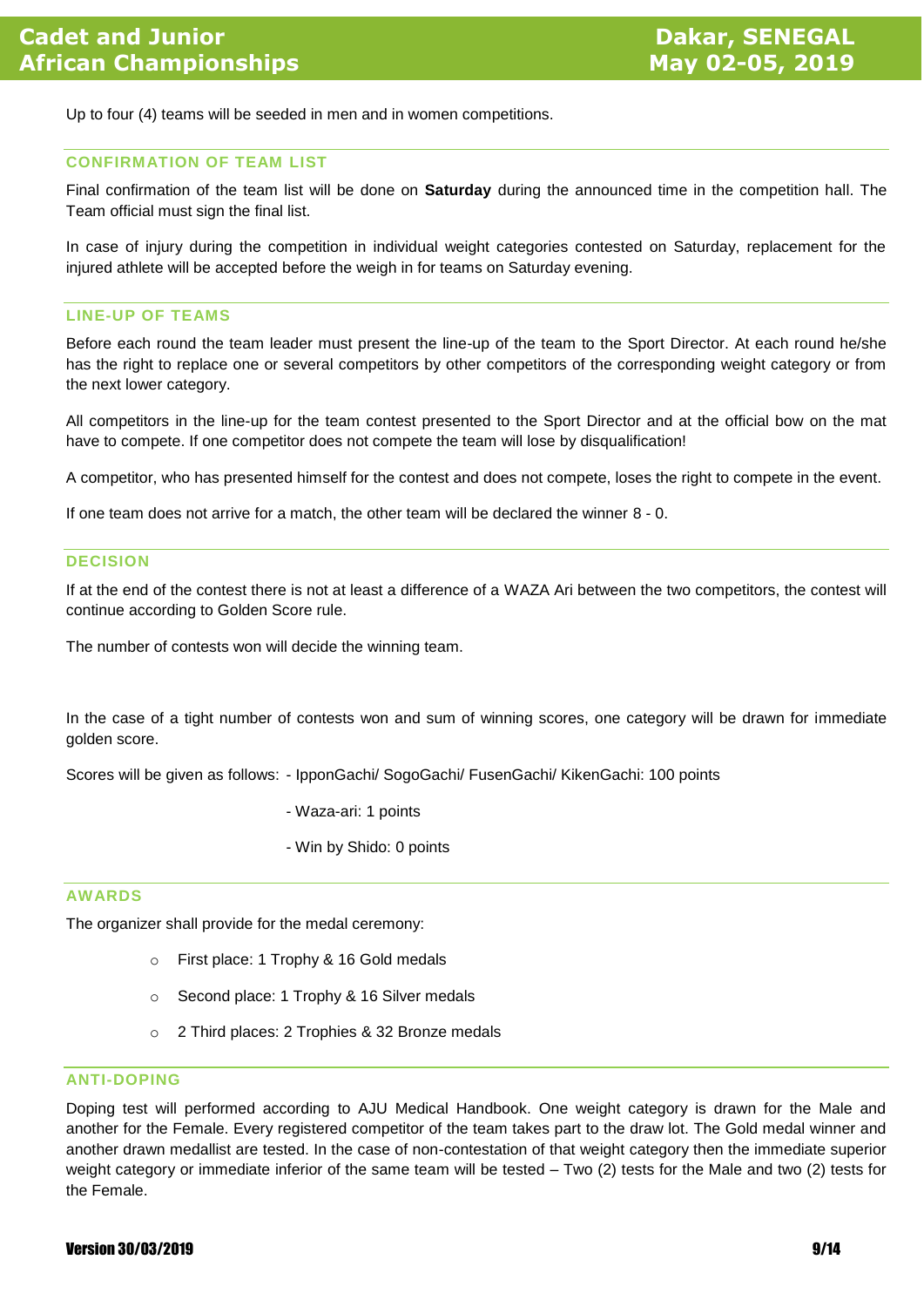### **OFFICIAL HOTEL**

**All participants and delegates, who need to be accredited, have to book their accommodation via the organisers.**

For athletes, coaches, referees, medics and officials the Organizing Committee provides hotels in different categories all on bed full board base. The rates quoted are in **Euro per person/per night** and include breakfast, taxes and VAT.

|                                                                                                            |          | <b>Full Board</b><br>Category of room (prices are per person/per night) |               |
|------------------------------------------------------------------------------------------------------------|----------|-------------------------------------------------------------------------|---------------|
|                                                                                                            |          | <b>Single</b>                                                           | <b>Double</b> |
| Hotel Category A (4 stars plus) :<br><b>Villa La Tanière Saly</b>                                          | Standard | 140 €                                                                   | 90€           |
| Hotel Category B (3 stars) :<br><b>Hotel Les Bongainvilliers Saly</b><br><b>Hotel Les Flamboyants Saly</b> | Standard | 100€                                                                    | 70€           |

The **binding hotel reservation** (Form 3) must be sent to the organizer by **April 10 th 2019**. Reservations will be processed strictly according to the date of booking. In case the requested hotel is fully booked, the federation will be informed and asked to make a new reservation. Reservations can be confirmed only after receiving at least 50 % of the total accommodation cost that must be sent to our bank account before **April 15th 2019**, otherwise accommodation cannot be guaranteed for your delegation.

In case a federation does not send the hotel reservation to the organizers before **April 15th 2019**, a **10% surcharge** will be added to the expenses (in case of bank transfer and in case of cash payment!).

#### **CANCELLATION POLICY**

Up to 30 days before arrival: full refund

From 30-15 days before arrival: 50% refund

14 days or less before arrival: no refund

#### **PAYMENT**

All payments (including AJU entry fee) should be transferred to the following bank account:

**Bank account: Fédération Sénégalaise de Judo**

**Name of bank: CBAO Groupe Attijariwafa Bank**

**Account No. IBAN: SN08SN012 01201 036150748001 - 07**

**SWIFT address: CBAOSNDA**

**Payment Title: Cadet and Junior – xxxxxxxxxx (Country)**

**All bank fees and money transfer costs must be paid by the sending federation.**

#### Version 30/03/2019 10/14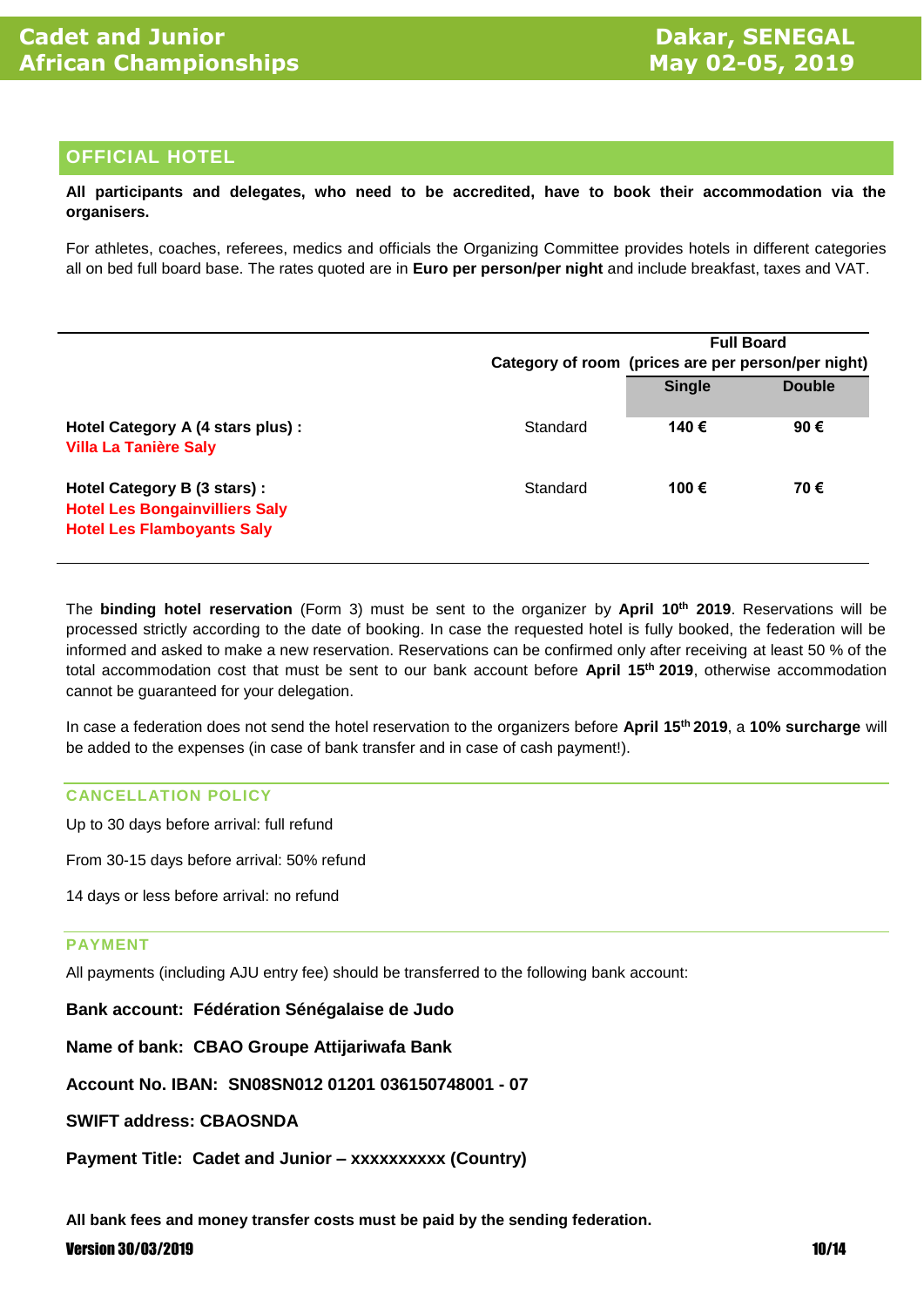If a federation can prove that a bank transfer is not possible for them, cash payment on the spot is accepted. In this case the organizers must be informed in advance and the payment must be effected based on the binding hotel reservation.

**In case of any extra costs arising from the hotel stay, damages to property of hotel or competition venue caused by members of a delegation, the responsible National Federation will be charged by the Organizing Committee.**

### **TRANSPORT**

#### **NEAREST AIRPORT: Blaise DIAGNE International Airport**

The organizer will take care of the transportation from the above mentioned airports to the official competition hotel and competition venue during the competition. Transport will be provided only to those who are accommodated via the organiser.

#### **VISA**

The organisers will help with obtaining entry visas for competitors and officials. Please specify all information that is needed in the invitation letters for visas and submit **Form 6** and a scanned copy of the first page of the passports until **April 10th 2019**.

### **JUDOGI CONTROL**

#### **APPROVED JUDOGI**

All Judoka must compete in IJF Approved Judogi (only red label allowed). Judogis from all IJF suppliers are allowed (see www.ijf.org  $\rightarrow$  Official Supplier List).

#### **JUDOGI CONTROL**

It will be operated with a Sokuteiki prior to the fight. Each of the competition clothing articles (jacket, trousers and belt) must have the official IJF label, which will be controlled with an optical lamp (coloured belts do not have to have the IJF label).

The jacket and the trousers must be of the same brand (belt can be of a different brand).

#### **BACKNUMBER**

Each competitor taking part in the AJU events is obliged to have sewn on the back of his Judogi the official backnumber his surname and his National Olympic Committee abbreviation. The back number can be ordered from **[www.mybacknumber.com](http://www.mybacknumber.com/)** or **[www.ijfbacknumber.com](http://www.ijfbacknumber.com/)** (Attention: production and delivery may take around 4 weeks). The SPONSOR part (if needed) will be given to the head of delegation during registration, and the athletes can stick it themselves using the special glue on the back number.

#### **MARKINGS AND ADVERTISING**

The space on the *shoulder stripes* (25cm x 5 cm on both right and left side) and on the *upper arms* (10cm x 10cm on both right and left side) can be either used for **own sponsors of the Federation** or **Judoka or AJU Suppliers**, **BUT not for any other Judogi supplier**.

The space on the right chest (5cm x 10cm) can be used by federations and their Judoka for their own sponsors. The logo of a Judogi brand can only be used, if it corresponds with brand of the Judogi itself and if it is of an AJU Supplier.

**Please note**: On all advertising spaces it is strictly prohibited to promote tobacco, alcohol, any substances listed in the doping code, or any product or service contrary to public morals.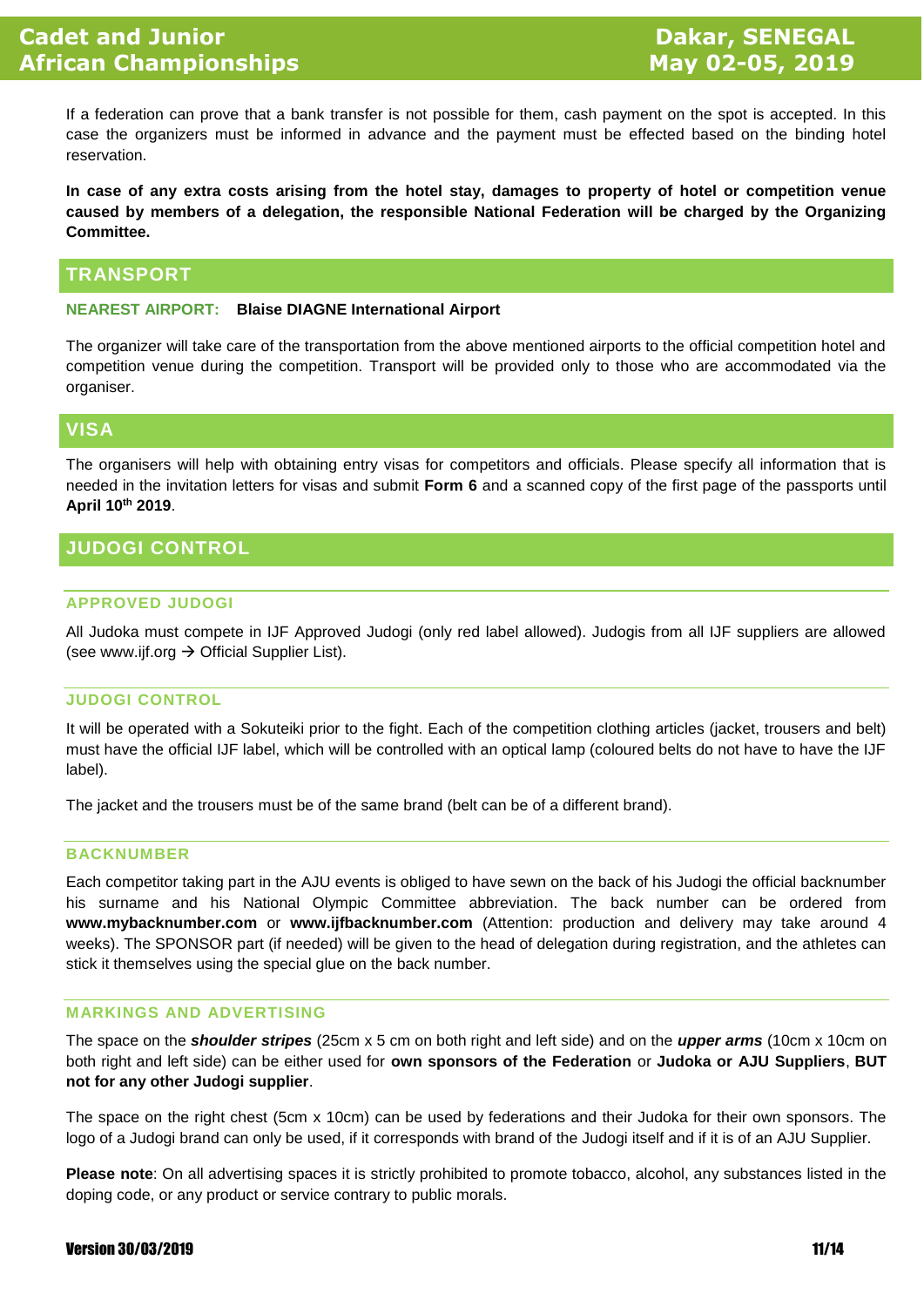The space on the **left chest** (10cm x 10cm) can be used for the national colours or the national emblem corresponding with the IOC code on the backnumber (regional emblems are not allowed).

All other markings on the Judogi, like Judogi brand logos, name of Judoka, etc. have to comply with the IJF Judogi Rules (see IJF SOR Appendix C).

Detailed information is available on [http://www.AJU.net/statutes.](http://www.eju.net/statutes)

**Important:**

- If an athlete does not respect the Judogi rules, the athlete will not be permitted to pass the Judogi Control, and the coach who is responsible for the athlete will be suspended for the rest of the competition day.
- The organiser is not obliged to provide reserve Judogi at Judogi Control, but the athlete is allowed to present himself in another IJF Approved Judogi, complying with the Sokuteiki rule (and without backnumber) - in this case no coach can go with this athlete to the mat!
- In the case of a repeated offence the coach will be suspended for the rest of the competition.

### **REFEREEING**

#### **SELECTION & REGISTRATION OF REFEREES**

**The costs for travelling, board and lodging of the referees are at the costs of own federation.**

The referees must be entered by his/her federation like every other delegate in **JUDOBASE** and also the hotel reservation has to be done by the national federation.

'**The participating Federations in the AJU and IJF official competitions in the African continent must register active referees who hold the AJU B, AJU A (or IJF B) and IJF A and have their valid AJU or IJF card.**

#### **REFEREE MEETING**

A referee meeting is scheduled the day before the first competition day – right after the draw. Time and place are stated in the program. The attendance to the Referee meeting is strictly compulsory.

#### **REFEREEING RULES**

The competition will be carried out according to the rules and sporting codes of the IJF and AJU.

#### **THE BOW**

- The contestants must not shake hands BEFORE the start of the contest.
- When the athletes are leaving the mat they must wear judogi in proper way and are not allowed to take out any part of the judogi or the belt before leaving the field of play.

#### **AJU JURY**

The jury is not an appeals jury. It can be consulted by the referees in case of any difficulty. In no circumstances can the competitors or their representatives of their delegation consult the jury. No protest against the referees' decisions will be accepted.

#### **WITHDRAWAL BY INJURY**

During eliminations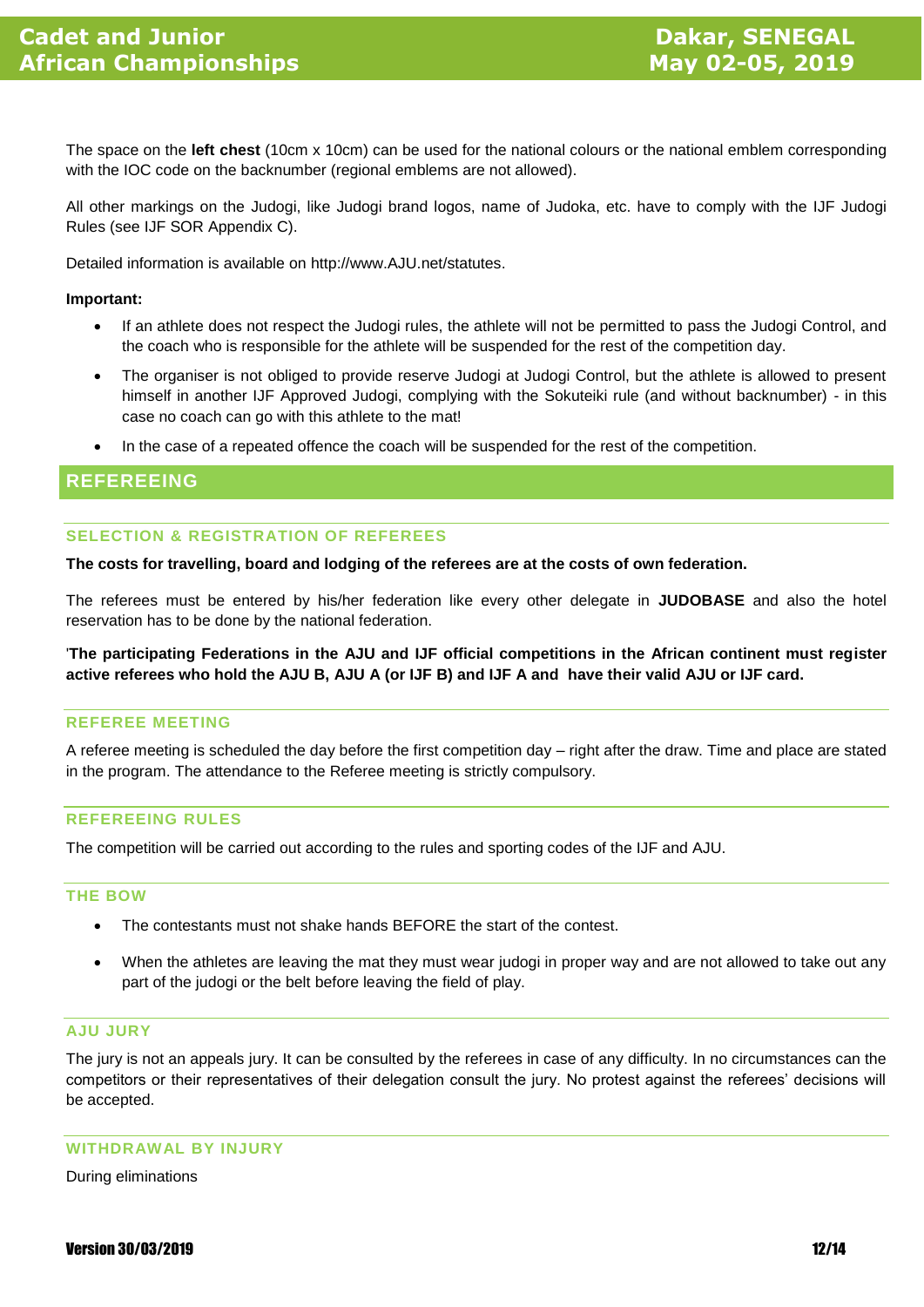- if the responsibility of the injury cannot be attributed to one of the competitors, the injured fighter shall loose the contest.
- if the responsibility of the injury is attributed to one of the competitors, the other will be declared winner. The competitor responsible for the injury will not be able to participate at the repechage.
- In case of withdrawal, the competitor cannot present himself for the following contests.

During the finals or semi-finals

- if the responsibility of the injury cannot be attributed to one of the competitors, the injured competitor shall loose the contest.
- if the responsibility of the injury is attributed to one of the competitors, the other will be declared winner.

#### **DIRECT HANSOKUMAKE**

In case of direct Hansokumake against the spirit of judo, a joint decision would be taken by the AJU Sports Commission and the AJU Refereeing Commission. In this case, the Judoka would receive no medal and no ranking points for that tournament.

Note: A competitor who has been declared as a loser by injury can continue the competition. A competitor, who has got a direct Hansokumake as the penalty against the spirit of our sport, will not be authorised to continue the competition.

### **COACHING**

Code of behaviour of coaches as defined in the IJF Sports and Organization Rules, Article 9.6, will be strictly observed, inclusive the Dress Code.

- Coaches are not allowed to give indications to the competitors while they are fighting.
- Only during the pause time (after matte), will coaches be permitted to give indications to their athletes.
- After the pause is finished, and the fight continues (hajime), coaches must keep silent.
- If a coach doesn´t follow these rules, she/he can be expelled from the competition area.
- If coaches persist with such behaviour the AJU Accreditation will be taken away for the day. If the coach still persists with this behaviour from outside the competition area, she/he could be penalized further.

### **RESPONSIBILITY OF THE FEDERATIONS**

#### **MEDICAL CERTIFICATE**

The sex certificate and the medical certificate of the competitors are not required. The competitors will compete under the full responsibility of the federations.

#### **INSURANCE**

Each federation is responsible for insuring its competitors against 'injury and third part risk (public liability)' during the period of the championships. The African Judo Union declines all responsibility.

#### **ATTITUDE OF COMPETITORS**

The federations are responsible vis-à-vis the AJU concerning the general attitude of their competitors.

#### **IMAGE OF ATHLETES**